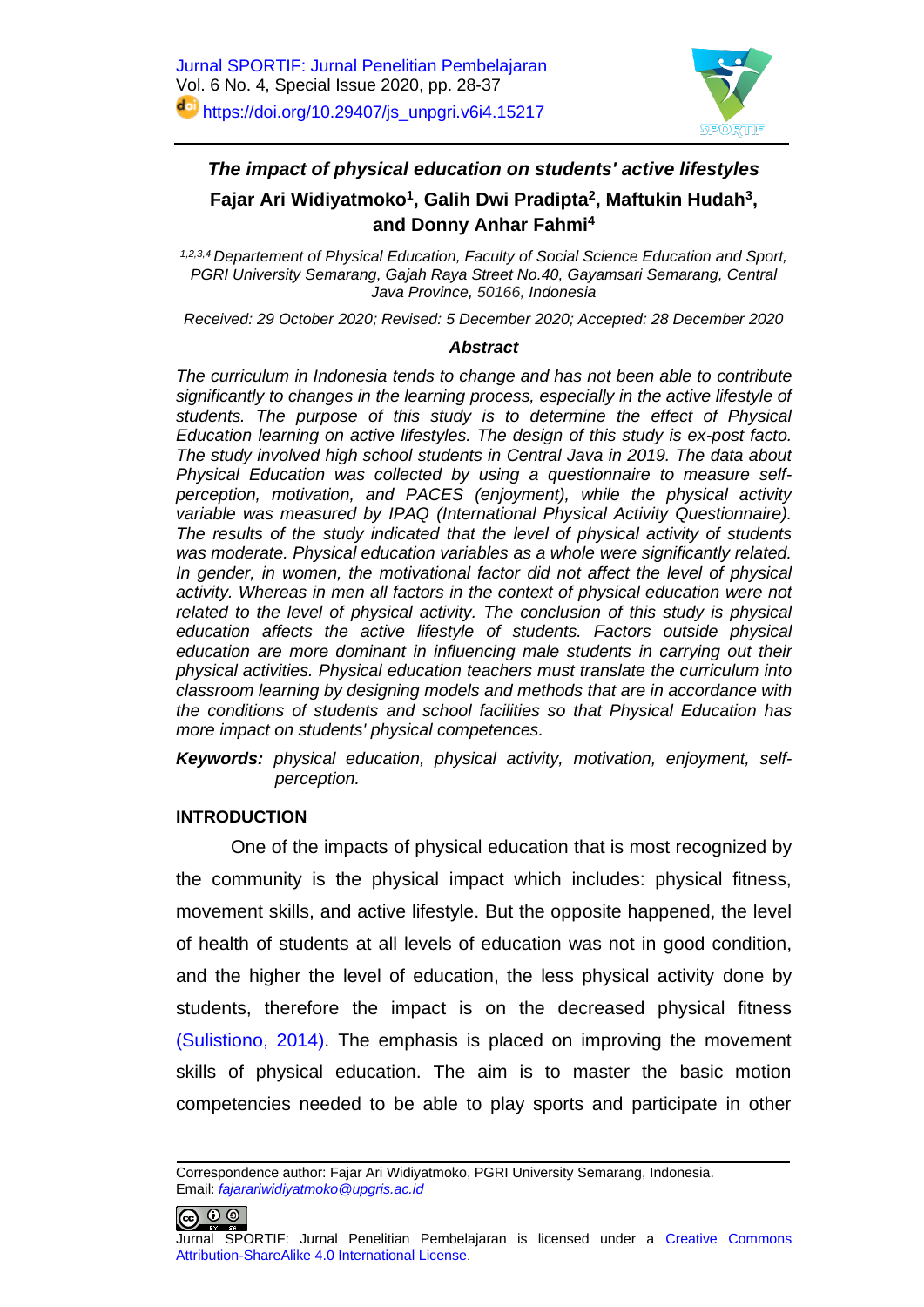physical activities adequately [\(Suherman, 2013\).](#page-9-1)

Active lifestyle as an advantage of physical education, characterized by participation in physical activity, an important determinant of health [\(Bailey et al., 2009\).](#page-7-0) An active lifestyle is characterized by one's involvement in various physical activities and deliberate exercise. [Singh &](#page-9-2)  Purohit (2011) mentioned that "Physical activity is defined as "any force exerted by skeletal muscles that result in energy expenditure above resting level". In general, since 1997 WHO has stated that obesity is the largest non-communicable disease in the world, and physical activity (PA) has become the main remedy for overcoming the issue, since then the campaign to engage in active lifestyles is promoted in various countries in the world. [Hallal, Andersen, Bull, Guthold, & Haskell](#page-7-1) (2012) mentioned, "The prevalence of physical inactivity in adults is 31.1% (95% CI is calculated), ranging from 17% (95%CI being calculated) in South-East Asia to approximately 43% in the America and the Eastern Mediterranean region. Inactivity increased with age and was higher in women and in wealthier countries".

Physical activity / PA is an easy but effective way to deal with noncommunicable physical diseases such as obesity, heart disease, diabetes, and non-physical diseases such as stress, depression, and others [\(Lee et](#page-8-0)  al., 2012). Besides, good and regular physical activity accompanied by proper rest periods can improve the ability and maintain a healthy memory of the brain [\(Kato et al., 2018\).](#page-8-1) Active lifestyles can be known from the level of physical activity, including low, medium, or high category (Low Physical Activity, Moderate Physical Activity, Vigorous Physical Activity. Since 2002 until now publications in scientific journals on the topic of physical activity and scientific disciplines related to this matter skyrocketed [\(Ding & Gebel, 2012\).](#page-7-2)

Physical education experts abroad said that physical education meetings at schools are still lacking to provide opportunities for children of various ages to maximize their physical activity, therefore children's involvement in physical activities outside of school needed to be supported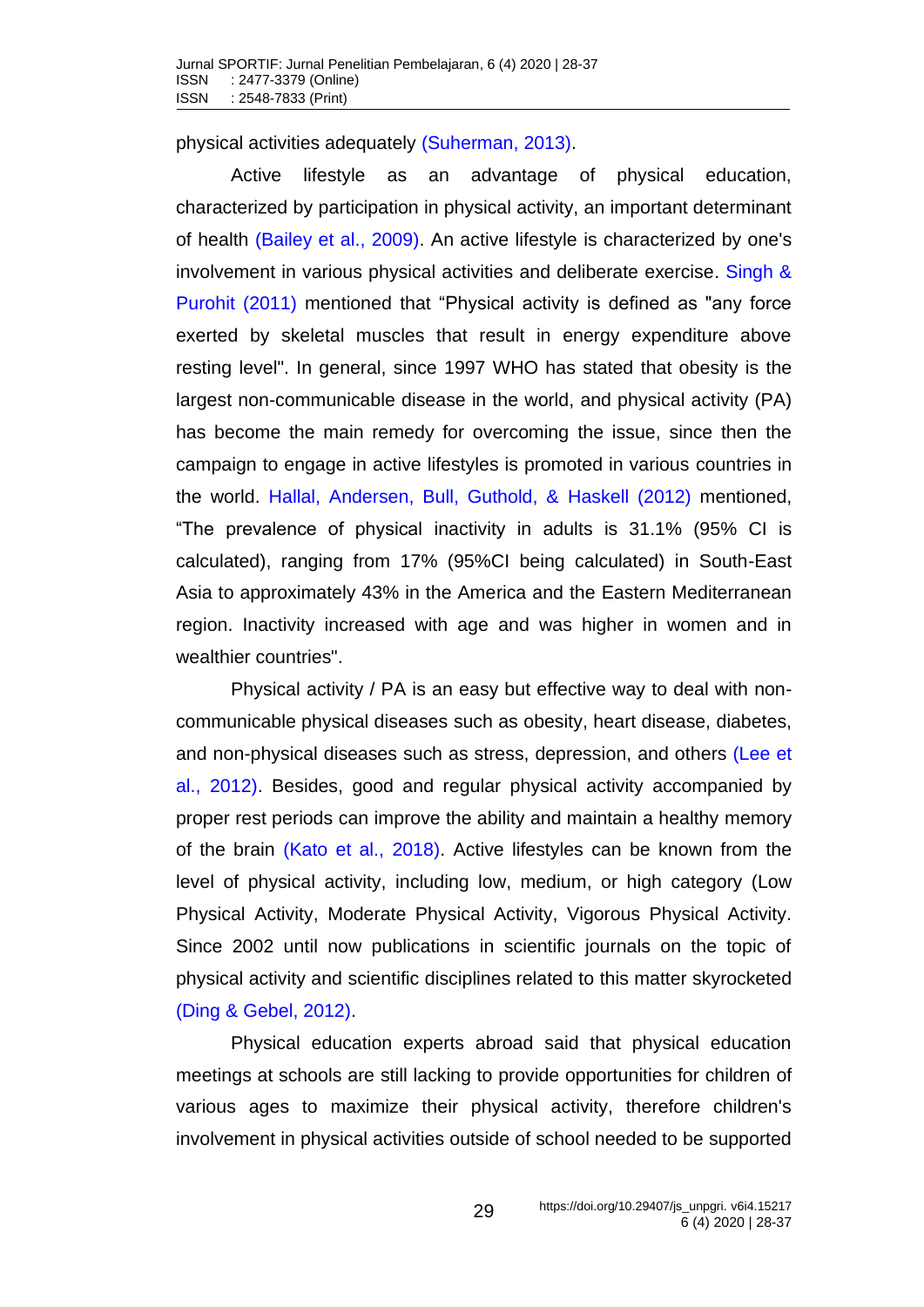[\(Bryan & Solmon, 2007\).](#page-7-3) Including the role of parents and the community. Parents who actively participate in sports activities will support their children in physical activities [\(Neshteruk, Nezami, Nino-Tapias, Davison, &](#page-8-2)  Ward, 2017).

Much research in the field of physical education, which states that physical education is very significant as a means to build the habit of doing physical activity in children, which will continue to carry over as an adult (Kirk, [2005;](#page-8-3) [Bailey,2009;](#page-7-0) [Timo, 2016;](#page-9-3) Kerr, [2018\).](#page-8-4) No wonder that in developed countries special programs are called PESS (Physical Education and Sports School), such as in the United States, Austria, Britain, France, Belgium, Canada, and Australia [\(Dudley, Okely, Pearson,](#page-7-4)  & Cotton, 2011).

How is physical education in Indonesia? The curriculum in Indonesia, which tends to change, has not been able to contribute to changes in the learning process significantly. Not to mention the results of the survey [Widiyatmoko & Hudah](#page-9-4) (2017) toward 100 Physical Education teachers in the city of Semarang, revealed that the implementation of the learning plan made by some Physical Education teachers was only limited to administration, thus raising a large doubt from researchers whether there was an impact of physical education on the level of physical activity of students. Therefore, this research was conducted.

### **METHOD**

The method used in this study is a causal-comparative method, which is to see the impact of Physical Education on students' active lifestyles. Data were collected with a questionnaire filled out by students in schools during Physical Education learning in early 2019. The population of this study was equivalent to high school students, both private and public, totaling 152 (28 male and 117 female) students taken random events from a school in Central Java.

An active lifestyle is characterized by the level of physical activity [\(WHO, 2008\),](#page-9-5) then for physical education it is characterized by selfperception about the body/ physical, motivation to exercise, and comfort in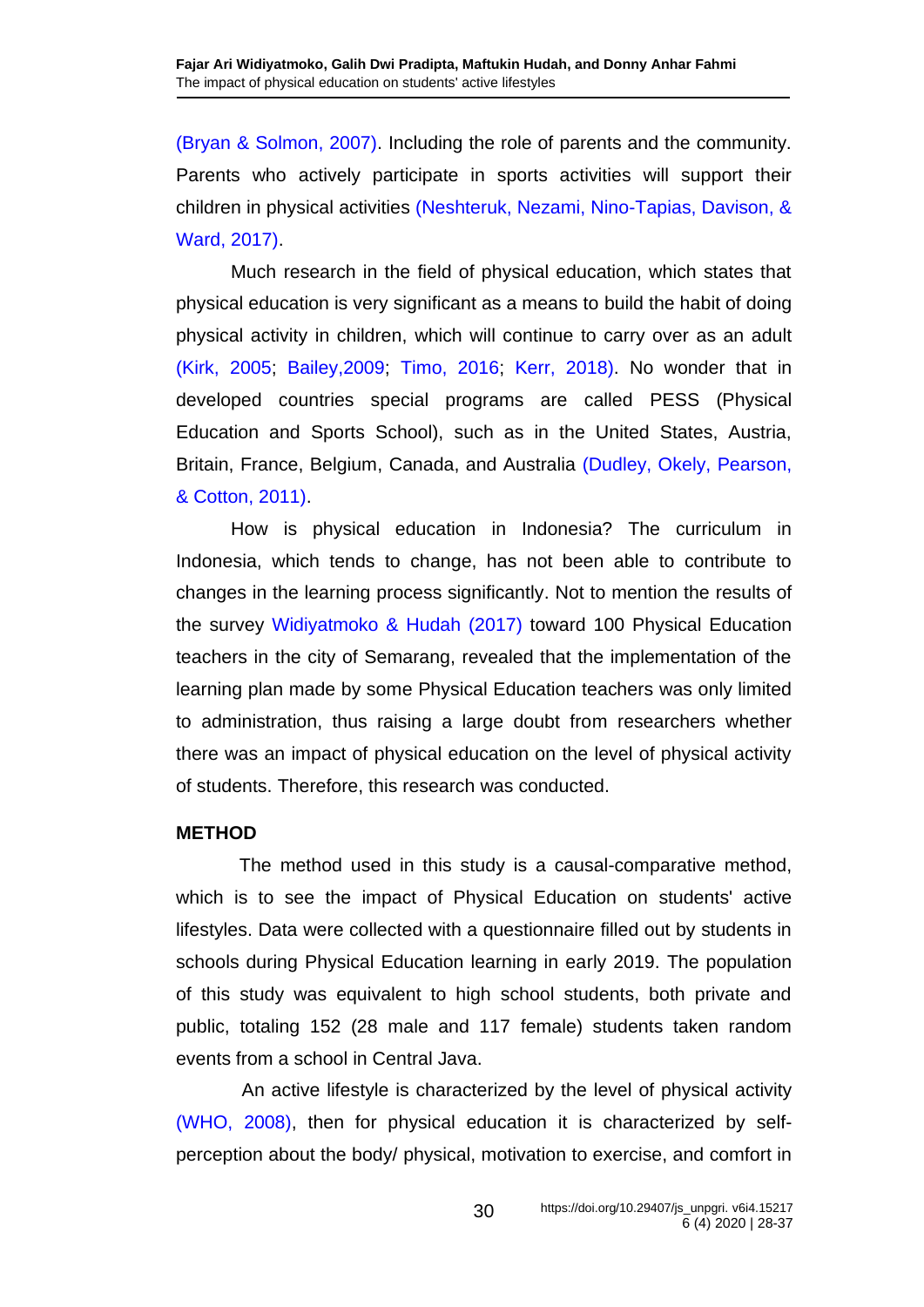physical activity [\(Timo, Sami, Anthony, & Jarmo, 2016\).](#page-9-3) So, in this study, the data were collected with four kind of questionnaires. First, the IPAQ (International Physical Activity Questionnaire) is used to measure the level or level of physical activity [\(Bull, Maslin, & Armstrong, 2009\).](#page-7-5) IPAQ contains questions about the duration and frequency of physical activity in the past week. Students will report in a questionnaire regarding sports, play, and leisure time. The physical education context is seen from three aspects, namely students' self-perception about their bodies, comfort in physical activity during physical education, and motivation in sports. Selfperception questionnaire (Physical Self-Perception Profile) [\(Bryan &](#page-7-3)  Solmon, 2007), to measure students' self-perceptions of their abilities in terms of physical activity in Physical Education classes. This questionnaire uses a Likert scale with five options. The Sports Motivation Scale /SMS [\(Pelletier, Rocchi, Vallerand, Deci, & Ryan, 2013\)](#page-8-5)*,* to measure the motivation of student involvement in the form of physical activity in sports outside of Physical Education learning to consist of 16 question items. Physical Activity Enjoyment Scale / PACES[\(Mullen et al., 2011\)](#page-8-6)*,* This questionnaire measures the level of motivation and a sense of excitement of students in physical activity in the physical education class*.* 

IBM SPSS Statistics for Windows version 20 was used for analysis. First, data normality and descriptive statistics. Secondly, multiple regression analysis is carried out to test the perception of physical competence, autonomous motivation, and comfort in the education of PA.

### **RESULTS**

The following is the level of student physical activity measured using the IPAQ questionnaire. Students fill in accordance to their conditions by looking at the activity in the past week (self-report). The following will be presenting the results of measurements of overall student physical activity.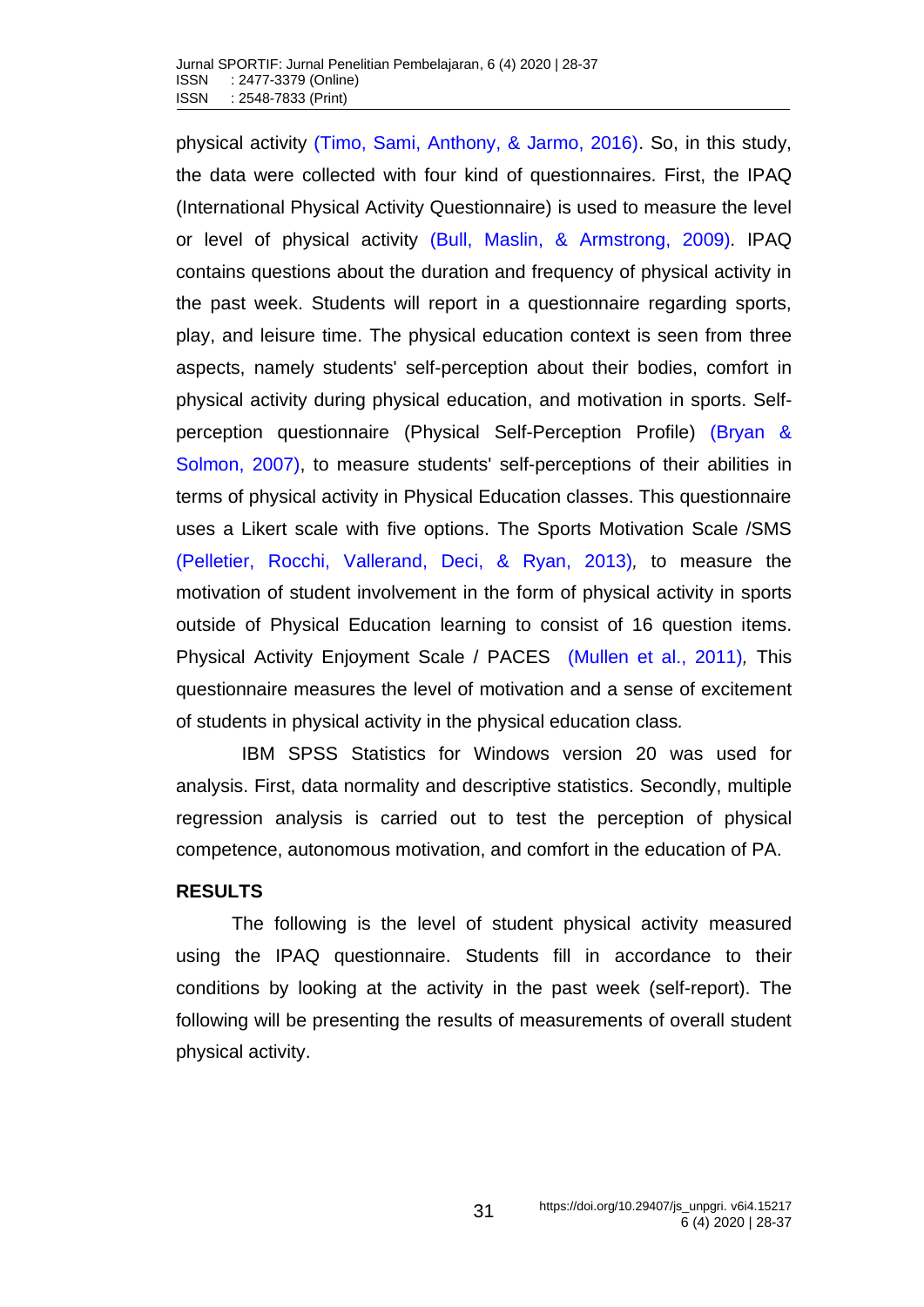| <b>IPAQ</b>                           | Male $(n=57)$ |         | Female (n=71) |         | <b>Total</b> | Sig(p) |
|---------------------------------------|---------------|---------|---------------|---------|--------------|--------|
|                                       | Mean          | Std.Dev | Mean          | Std.Dev | Mean         |        |
| <b>Walking MET</b><br>(min/week)      | 2933,64       | 2049,41 | 989,59        | 1215,32 | 912,89       | 0,000  |
| Moderate MET<br>(min/week)            | 476,14        | 381,12  | 572,26        | 888,15  | 546,30       | 0.541  |
| <b>Vigorous MET</b><br>(min/week)     | 1782,86       | 1733,96 | 1052,89       | 1494,13 | 1173,07      | 0,025  |
| <b>Total Physical</b><br>activity MET | 2933,64       | 2049,42 | 2614,79       | 2418,30 | 2632,31      | 0,520  |

**Table 1.** The Value of Student *Physical Activity* to IPAQ

| Variable         | <b>Beta</b> |          | Sig (all)        | <b>Male</b> | Female |
|------------------|-------------|----------|------------------|-------------|--------|
| <b>MET</b> total |             |          | ,003             |             |        |
| Enjoyment        | $-187$      | $-2,361$ | .020             | .978        | .007   |
| <b>SMS</b>       | 021         | 246      | 806              | ,934        | ,350   |
| Perception       | 197         | 2,268    | 025              | 111         | 043    |
| Male             |             |          | 357 <sup>b</sup> |             |        |
| Female           |             |          | 003 <sup>b</sup> |             |        |

**Table 2**. Summary of Correlation Test Results

From table 1, it can be seen that the average level of physical activity in units of minutes per week is that there are differences in the level of physical activity between men and women are significant in the category of low activity levels (walking) and in the category of high activity levels (vigorous). The difference in the level of activity in the two levels may be a study for further research.

The coefficient shows that the perception of physical competence, motivation, and comfort in physical education is correlating positively and significantly correlated with PA (physical activity) as a whole. In general female students have a significant relationship, but not so for male students. In male students, all variables (in Physical Education) nothing related to PA (physical activity). Motivational variables did not have a significant relationship with both male and female students in PA (physical activity). In female students, physical perception and comfort or enjoyment and in physical education were positively related significantly to PA (physical activity).

### **DISCUSSION**

The purpose of this study is to investigate the extent of the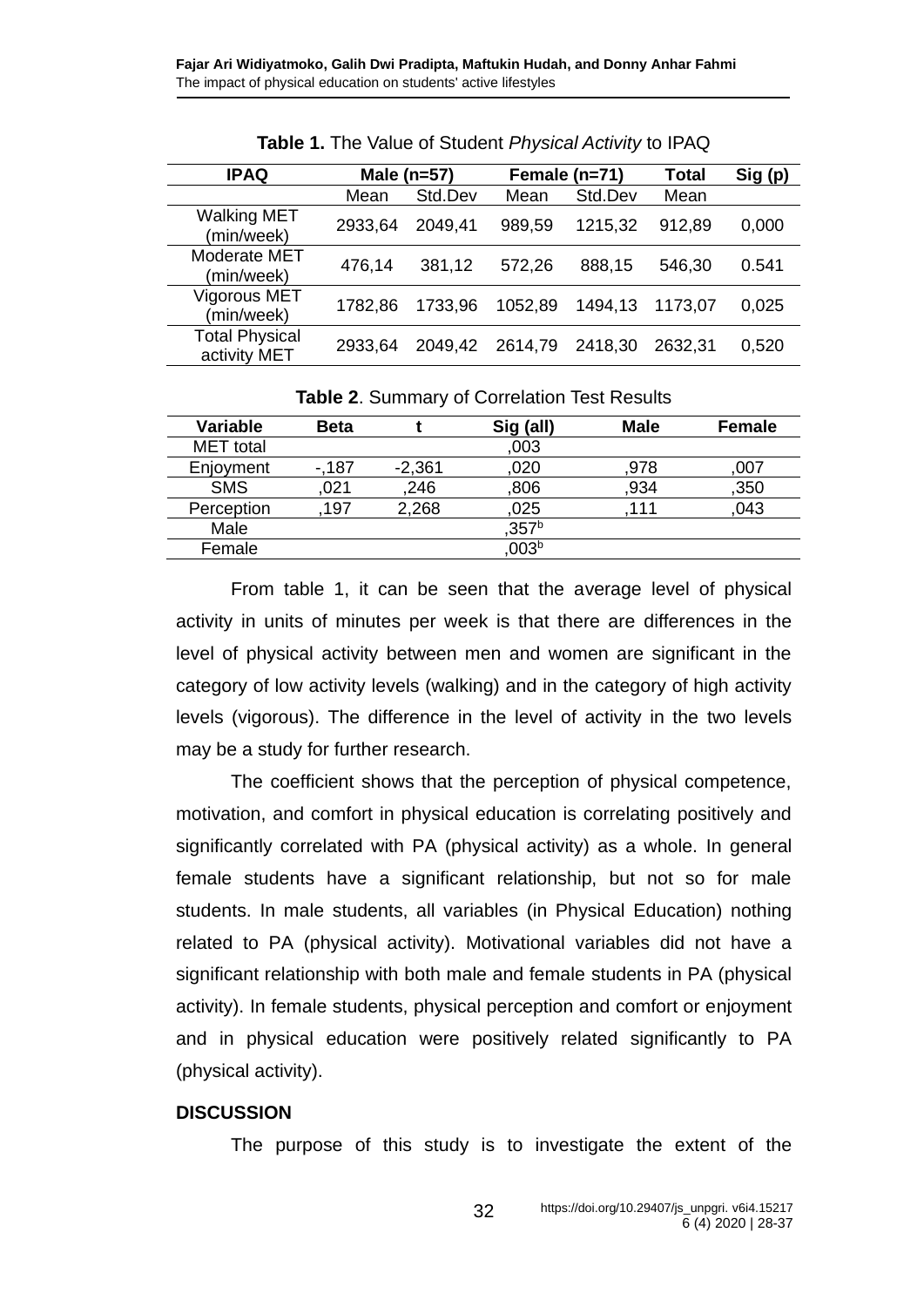relationship between perception of physical competence, motivation, and comfort of moving in the physical education class of high school students to PA (physical activity). The results of this study are almost similar to the results of previous cross-sectional studies conducted in various countries (Carroll, [& Loumidis, 2001;](#page-7-6) McDavid, Cox, [& McDonough, 2014;](#page-8-7) [Seabra,](#page-9-6)  et al., [2013\)](#page-9-6) which examines the relationship between student motivation and level of physical activity.

Overall, the average physical activity of students is in the moderate category. The results of this study are slightly different from the results of the study [\(Widiyatmoko & Hadi,](#page-9-7) 2018) in the survey revealed something similar in Semarang City, namely the level of physical activity of students on average is still low, totaling only 1234.36 MET per week, and also [\(Danari, Mayulu, & Onibala,2013\)](#page-7-7) revealed a number of the level of physical activity of elementary school-age children in Manado city classified as low/mild, and correlated with obesity by 85.3%. It is also different from research carried out by [Apriantono \(2020\)](#page-7-8) which stated that the level of physical activity of West Java high school students is high.

The high physical activity of students is generally influenced by factors of perception, motivation, and enjoyment [\(Timo et al., 2016\).](#page-9-3) So, teenagers with high physical competency perceptions tend to be involved in organized sports and recreational sports and are more likely to have high physical activity. In terms of enjoyment, male feel more interested and their perceived competence in more positive ways than girls, and intrinsic motivation and goal orientation are not related to MVPA [\(Marmeleira,](#page-8-8)  Aldeias, & Medeira da Graça, 2012). Reinforced by [Agbuga, Xiang, &](#page-7-9)  Mcbride (2018) which revealed that students have a positive attitude towards physical activities outside of school mainly because of fun, which is playing various games, and benefits from participation in physical activities.

This is in line with [Perlman](#page-9-8) (2009) who applied the SEM model in the physical education class can increase student physical activity than conventional learning models in high school students. This means that the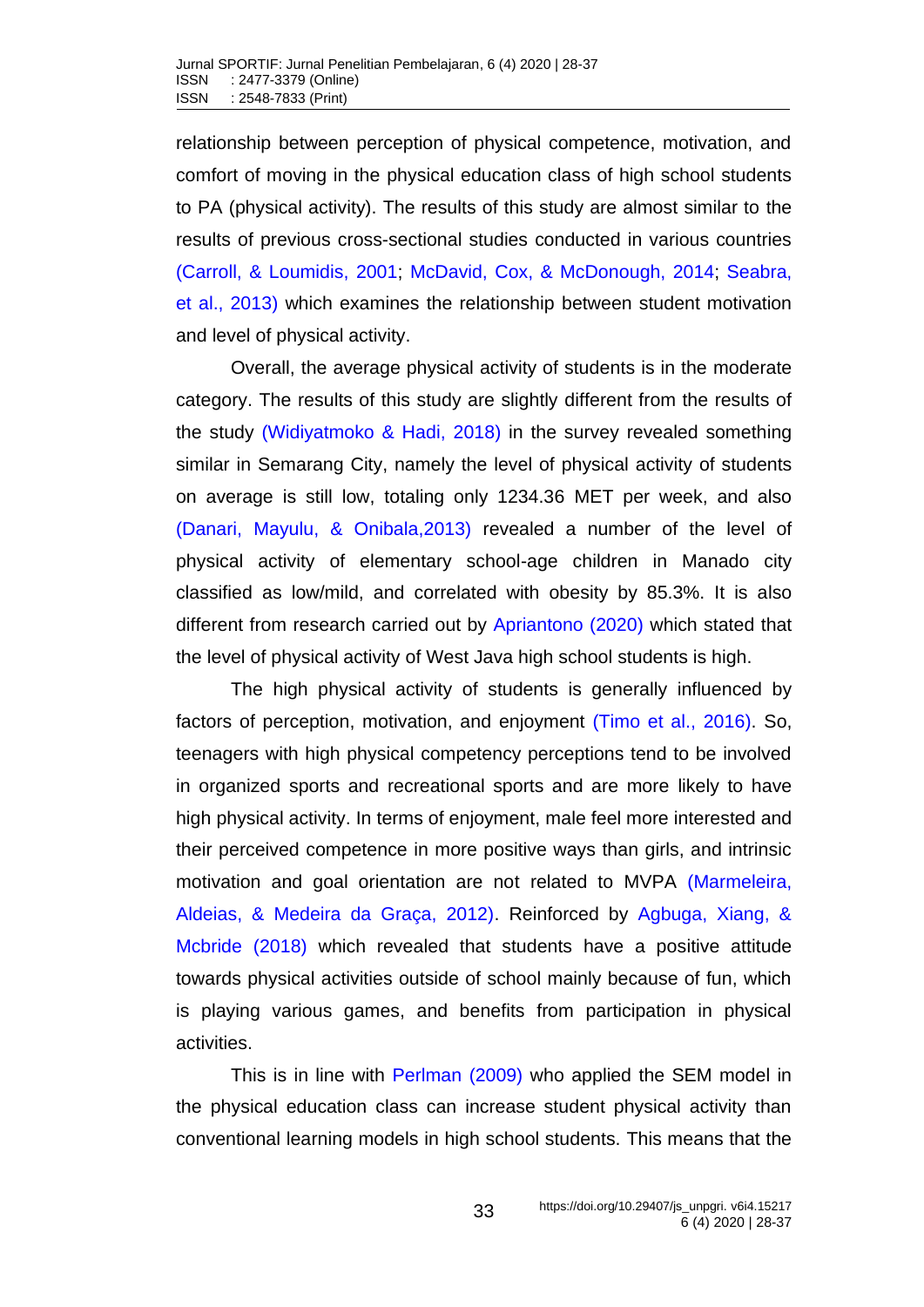physical education design in the form of games such as SEM and the like is more beneficial than the non-game learning design for the aspect of student activity. Different from SEM, [Dudley et al.,](#page-7-4) (2011) revealed that the most effective strategy for increasing the level of physical activity and increasing movement skills in physical education was the method of teaching direct instruction. Thus, the enjoyment factor that affects the level of physical activity of students can be maximized by the physical education teacher by designing models and learning methods so that students are challenged to move actively.

[Kerr et al.](#page-8-4) (2018) stated that physical education is able to increase the physical activity of students with high intensity, compared to days without learning physical education. When reviewed in the national physical education curriculum, the comparison of *learning outcomes* as stated in the competency only 35% physical dimensions and 65% nonphysical, although, in reality, the physical dimension remains dominant when learning [\(Apriantono, 2020\).](#page-7-8) Coupled with the latest 2013 curriculum with a scientific approach, even though there have been no empirical results, there is an assumption that physical competency has not changed much.

[Neshteruk et al](#page-8-2) (2010) reviewed 667 research results from 2009- 2015 related to parent relationships and the level of physical activity of children, and stated that 52% there was a significant relationship of parents, especially fathers, to the level of physical activity of their children. The results of these studies can explain a little as to why in male the level of physical activity is not influenced by physical education at school. Besides, social environmental factors also affect exercise habits and physical activity levels [\(Mötteli & Dohle, 2017\).](#page-8-9)

### **CONCLUSION**

This research shows that physical education in general does have a positive impact on students' active lifestyles. Physical education teachers need to translate the curriculum into learning in the classroom by designing models and methods that are appropriate to the conditions of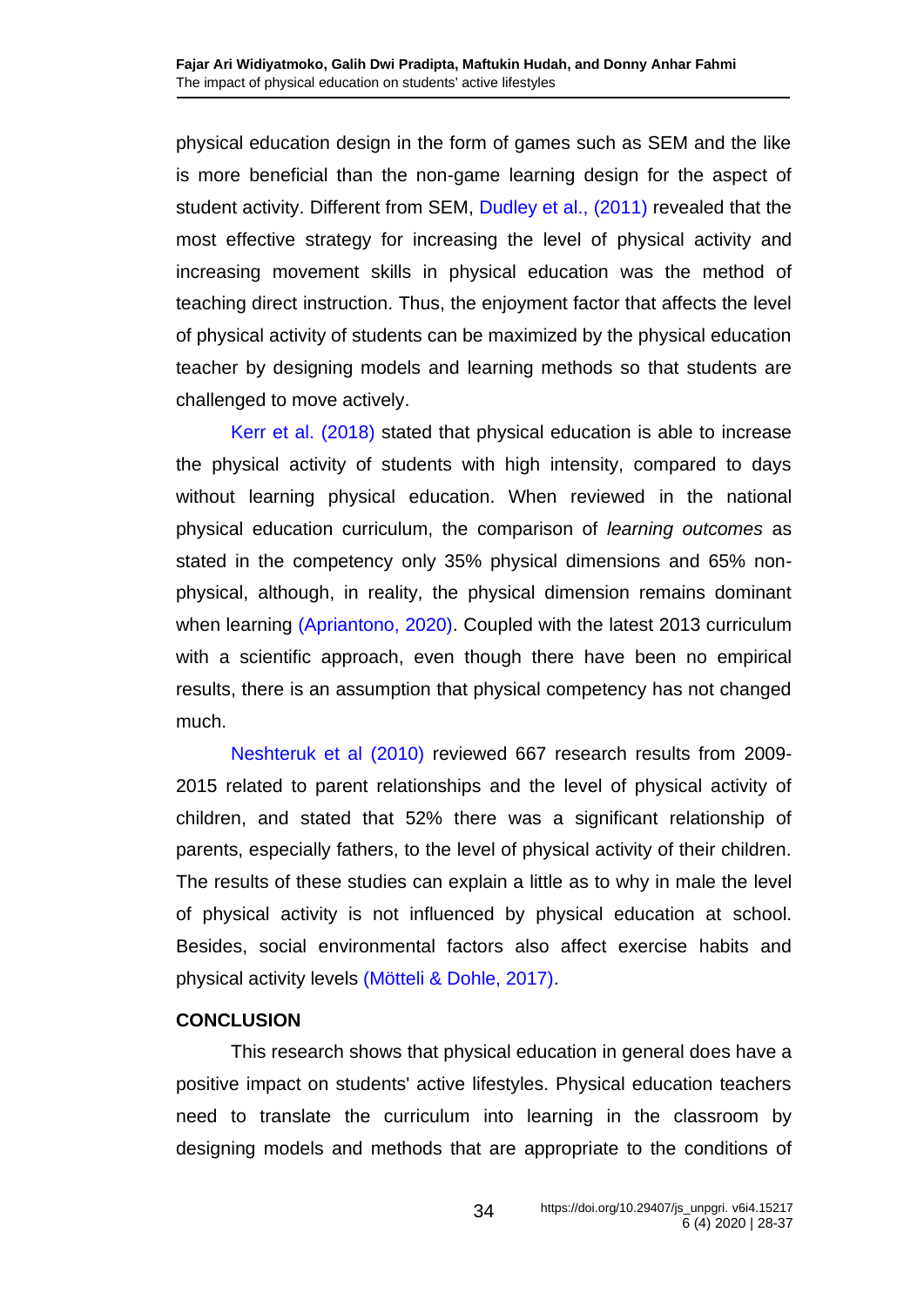students and school facilities. This study still has limitations, namely, the number of samples is toos small and the need for longitudinal research or qualitative data collection to make it more clear about the important role of physical education in promoting the active lifestyle of students.

## **REFERENCES**

- <span id="page-7-9"></span>Agbuga, B., Xiang, P., & Mcbride, R. (2013). Students' attitudes toward an after-school physical activity programme. *European Physical Education Review*, *19*(1), 91–109. <https://doi.org/10.1177/1356336X12465511>
- <span id="page-7-8"></span>Apriantono, T. (2020). *Physical Activity Level Mapping of Senior High School Students in West Java*. *Pendidikan Jasmani Olahraga* (Vol. 5).<https://doi.org/10.17509/jpjo.v3i1.10461>
- <span id="page-7-0"></span>Bailey, R., Armour, K., Kirk, D., Jess, M., Pickup, I., & Sandford, R. (2009). The educational benefits claimed for physical education and school sport: An academic review. *Research Papers in Education*, *24*(1), 1–27.<https://doi.org/10.1080/02671520701809817>
- <span id="page-7-3"></span>Bryan, C. L., & Solmon, M. A. (2007). Self-Determination in Physical Education: Designing Class Environments to Promote Active Lifestyles. *Journal of Teaching in Physical Education*, *26*(3), 260– 278.<https://doi.org/10.1123/jtpe.26.3.260>
- <span id="page-7-5"></span>Bull, F. C., Maslin, T. S., & Armstrong, T. (2009). Global physical activity questionnaire (GPAQ): nine country reliability and validity study. *Journal of Physical Activity and health*, *6*(6), 790-804.
- <span id="page-7-6"></span>Carroll, B., & Loumidis, J. (2001). Children's Perceived Competence and Enjoyment in Physical Education and Physical Activity Outside School. *European Physical Education Review*, *7*(1), 24–43. <https://doi.org/10.1177/1356336X010071005>
- <span id="page-7-7"></span>Danari, A. L., Mayulu, N., & Onibala, F. (2013). Hubungan Aktivitas Fisik Dengan Kejadian Obesitas Pada Anak Sd Di Kota Manado. *Ejournal Keperawatan (e-Kp)*, *1*(1), 4–7.
- <span id="page-7-2"></span>Ding, D., & Gebel, K. (2012). Built environment, physical activity, and obesity: What have we learned from reviewing the literature? *Health and Place*, *18*(1), 100–105. <https://doi.org/10.1016/j.healthplace.2011.08.021>
- <span id="page-7-4"></span>Dudley, D., Okely, A., Pearson, P., & Cotton, W. (2011). A systematic review of the effectiveness of physical education and school sport interventions targeting physical activity, movement skills and enjoyment of physical activity. *European Physical Education Review*, *17*(3), 353–378. <https://doi.org/10.1177/1356336X11416734>
- <span id="page-7-1"></span>Hallal, P. C., Andersen, L. B., Bull, F. C., Guthold, R., & Haskell, W. (2012). Physical activity levels of the world ' s population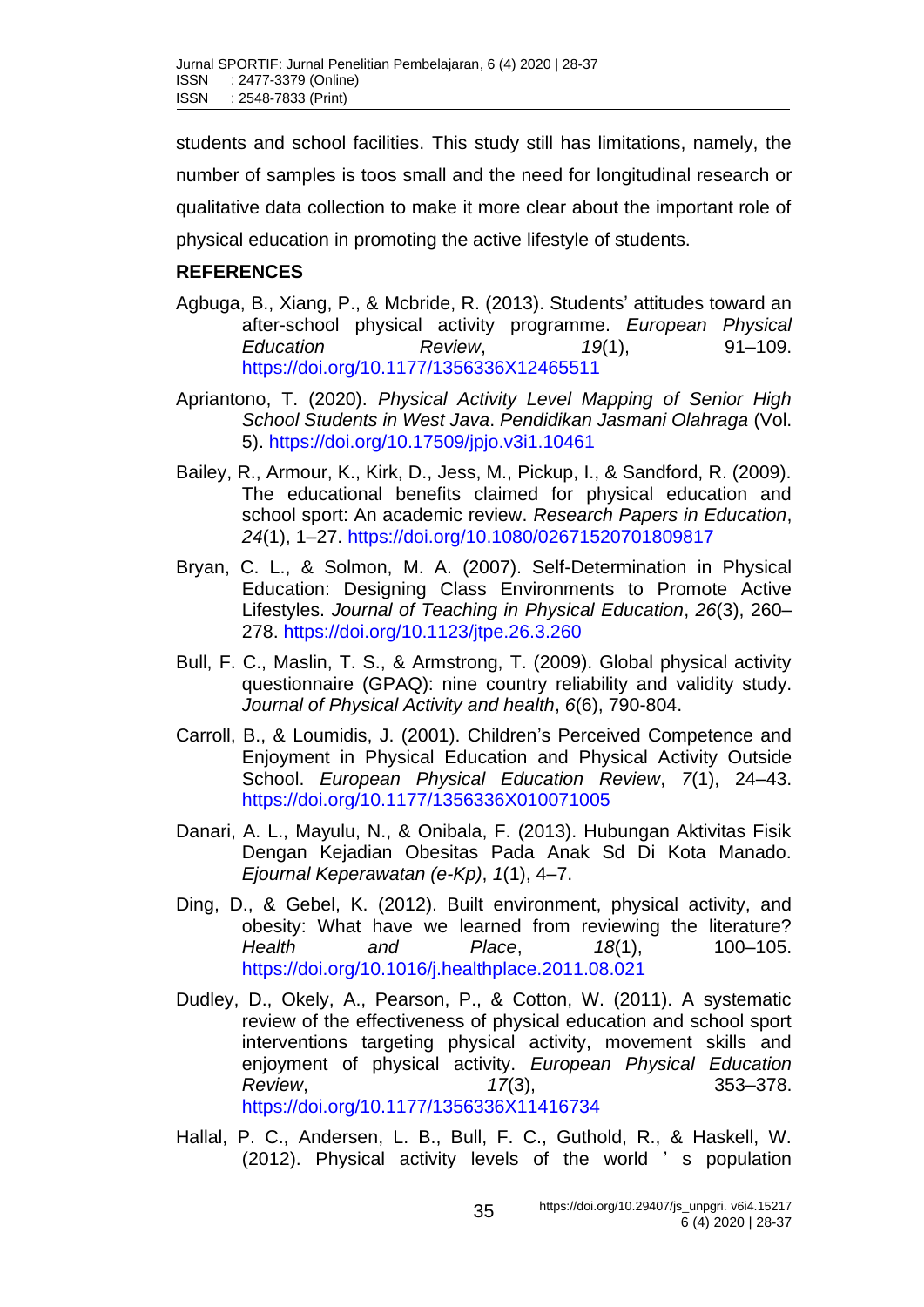Surveillance progress , gaps and prospects. *The Lancet*, *380*, 247–257.

- <span id="page-8-1"></span>Kato, K., Iwamoto, K., Kawano, N., Noda, Y., Ozaki, N., & Noda, A. (2018). Differential effects of physical activity and sleep duration on cognitive function in young adults. *Journal of Sport and Health Science*, *7*(2), 227–236.<https://doi.org/10.1016/j.jshs.2017.01.005>
- <span id="page-8-4"></span>Kerr, C., Smith, L., Charman, S., Harvey, S., Savory, L., Fairclough, S., & Govus, A. (2018). Physical education contributes to total physical activity levels and predominantly in higher intensity physical activity categories. *European Physical Education Review*, *24*(2), 152–164.<https://doi.org/10.1177/1356336X16672127>
- <span id="page-8-3"></span>Kirk, D. (2005). Physical education, youth sport and lifelong participation: The importance of early learning experiences. *European Physical Education Review*, *11*(3), 239–255. <https://doi.org/10.1177/1356336X05056649>
- <span id="page-8-0"></span>Lee, I.-M., Shiroma, E. J., Lobelo, F., Puska, P., Blair, S. N., & Katzmarzyk, P. T. (2012). Impact of Physical Inactivity on the World's Major Non-Communicable Diseases. *The Lancet*, *380*(9838), 219–229. [https://doi.org/10.1016/S0140-](https://doi.org/10.1016/S0140-6736(12)61031-9) [6736\(12\)61031-9](https://doi.org/10.1016/S0140-6736(12)61031-9)
- <span id="page-8-7"></span>McDavid, L., Cox, A. E., & McDonough, M. H. (2014). Need fulfillment and motivation in physical education predict trajectories of change in leisure-time physical activity in early adolescence. *Psychology of Sport and Exercise*, *15*(5), 471-480.
- <span id="page-8-8"></span>Marmeleira, J. F. F., Aldeias, N. M. C., & Medeira da Graça, P. M. dos S. (2012). Physical activity levels in Portuguese high school physical education. *European Physical Education Review*, *18*(2), 191–204. <https://doi.org/10.1177/1356336X12440022>
- <span id="page-8-9"></span>Mötteli, S., & Dohle, S. (2017). Egocentric social network correlates of physical activity. *Journal of Sport and Health Science*, *1*(7), 1–7. <https://doi.org/10.1016/j.jshs.2017.01.002>
- <span id="page-8-6"></span>Mullen, S. P., Olson, E. A., Phillips, S. M., Szabo, A. N., Wójcicki, T. R., Mailey, E. L., McAuley, E. (2011). Measuring enjoyment of physical activity in older adults: Invariance of the physical activity enjoyment scale (paces) across groups and time. *International Journal of Behavioral Nutrition and Physical Activity*, *8*(1), 103. <https://doi.org/10.1186/1479-5868-8-103>
- <span id="page-8-2"></span>Neshteruk, C. D., Nezami, B. T., Nino-Tapias, G., Davison, K. K., & Ward, D. S. (2017). The influence of fathers on children's physical activity: A review of the literature from 2009 to 2015. *Preventive Medicine*, *102*, 12–19. <https://doi.org/10.1016/j.ypmed.2017.06.027>
- <span id="page-8-5"></span>Pelletier, L. G., Rocchi, M. A., Vallerand, R. J., Deci, E. L., & Ryan, R. M. (2013). Validation of the revised sport motivation scale (SMS-II).